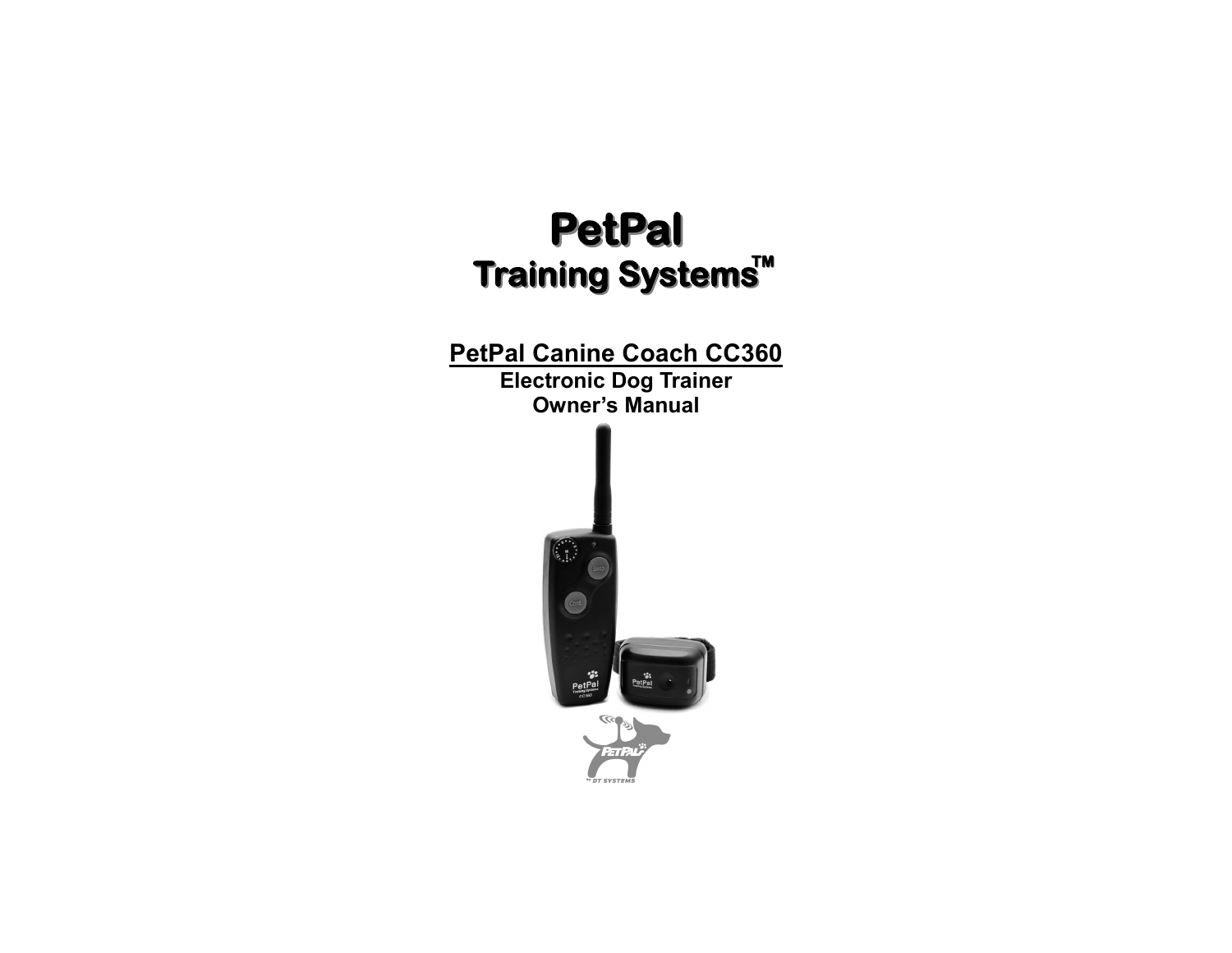# **NOTICE!**

**According to how you use your transmitter, the transmitting range might be much different.**

**You will have more range if you use your transmitter apart from your body as follows:**

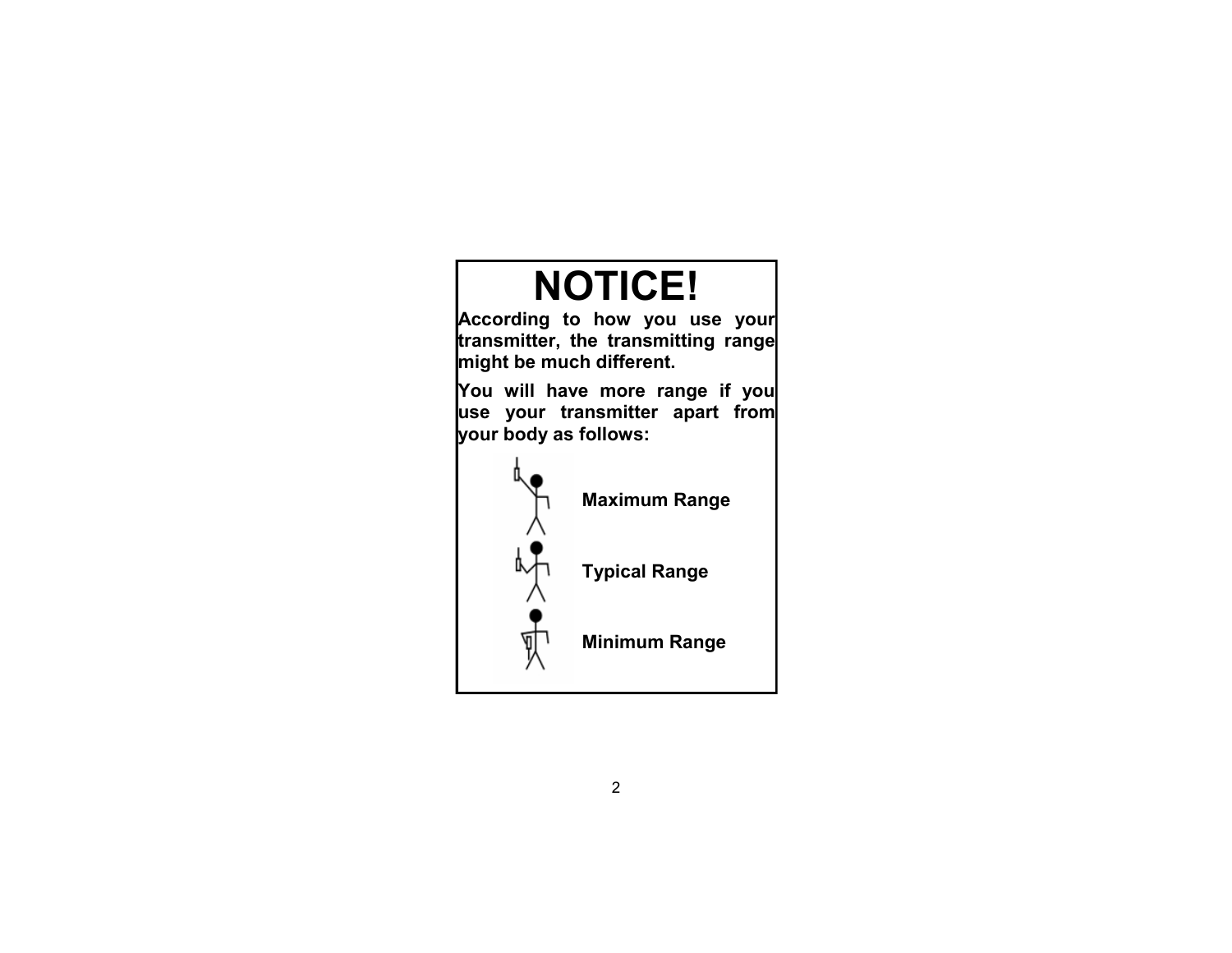# **TABLE OF CONTENTS**

| Installing/Charging Batteries  10<br>Battery Saving Mode  12<br>Properly Fitting the Collar  15 |
|-------------------------------------------------------------------------------------------------|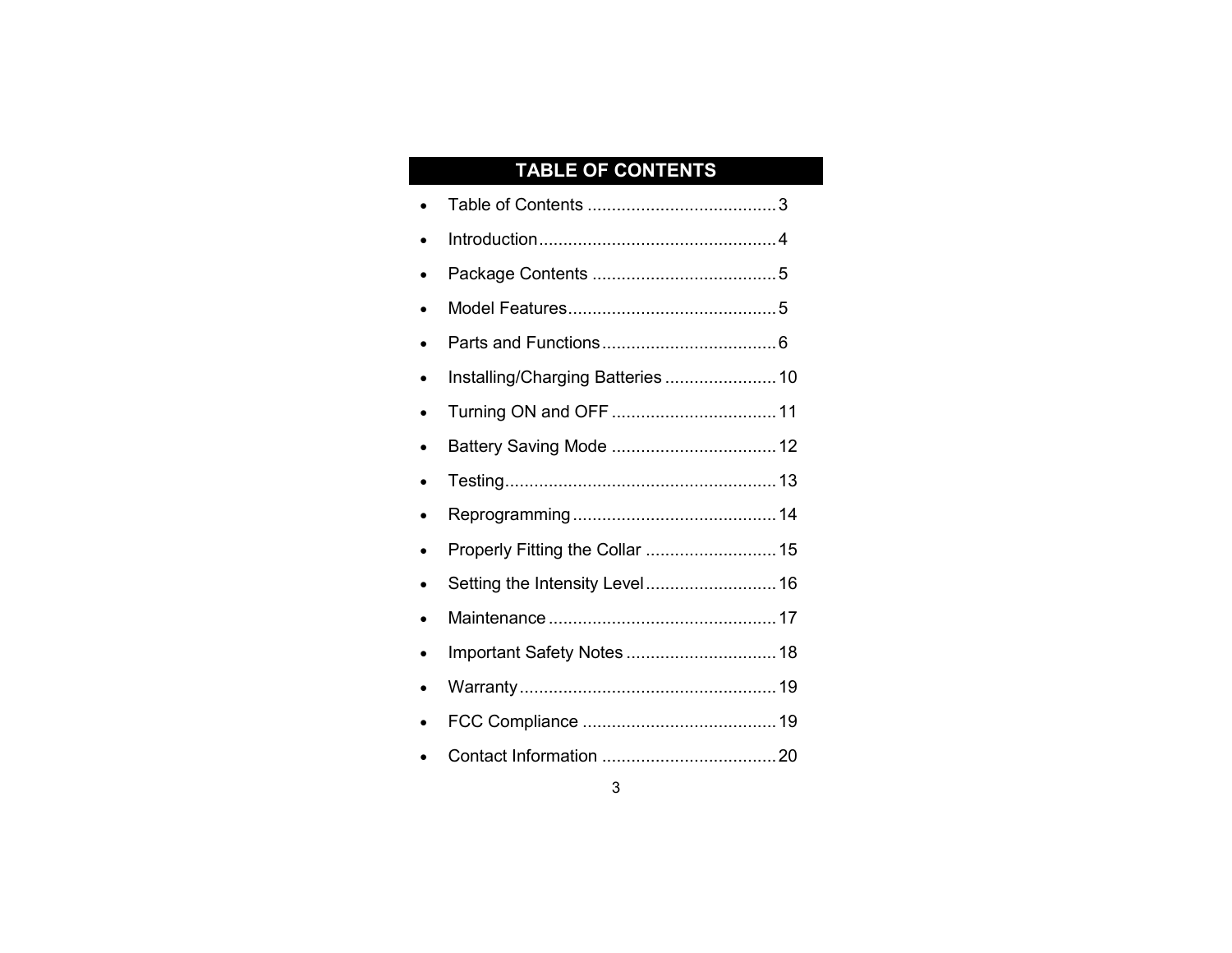# **INTRODUCTION**

Congratulations and thank you for purchasing our **PetPal Training SystemsTM Canine Coach CC360** Remote Dog Trainer. The **PetPal CC360** Dog Training Collar is durable, safe and very humane when used correctly. This training system offers Maxx-Range™ technology, the industry's only internally woven antenna in the collar. With a 360 yard range, they are perfect for general obedience training around the home. The **PetPal CC360** features fifteen levels of stimulation intensity, with an easy 'no-look' clicking intensity selection dial. This model includes both the Continuous Stimulation and the Beep function. The collar unit is rechargeable and features our Quick-charge and SmartLED light that lets you know when charging is complete. There is also a Battery Saving Mode to extend the life of the collar battery. The Collar Receiver is 100% waterproof and can be worn even when the dog is submerged. The automatic safety shut-off feature stops the stimulus from both the Transmitter and the Collar Receiver to prevent accidental or prolonged stimulation. We hope you and your dog both enjoy using your **PetPal CC360**. Happy training!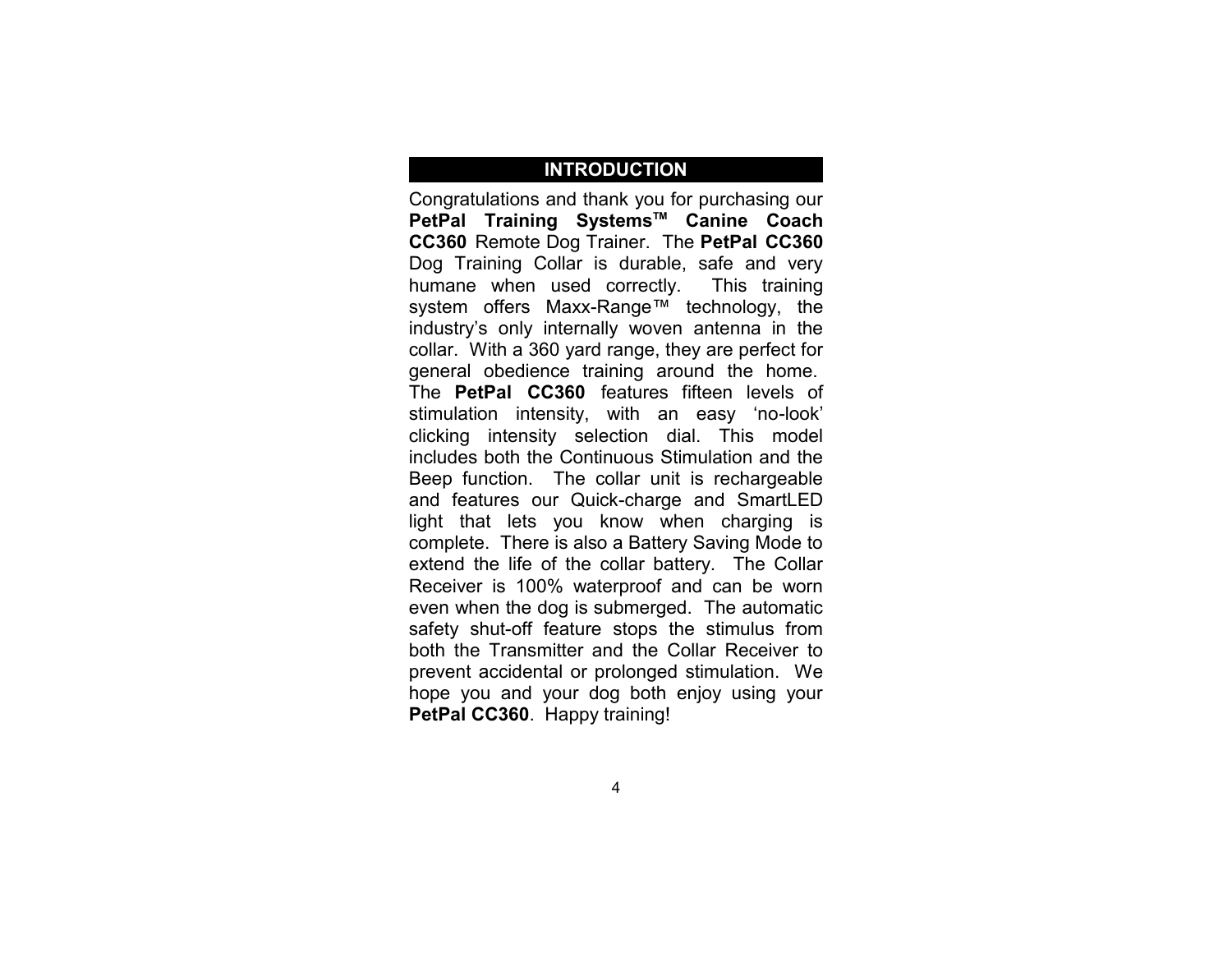#### **IMPORTANT NOTE:**

Please read this owner's manual in its entirety before operating this unit. Should you have any questions about our collars or their operation please contact our Customer Service department (*see back page for address and phone number information*).

# **PACKAGE CONTENTS**

- Transmitter (9 volt battery NOT included)
- Collar Receiver
- Test Light
- Owner's Manual
- Battery Charger

# **MODEL FEATURES**

- Digital Technology
- Up to 360 yard range
- Rechargeable Quick-Charge Li-Poly battery in collar
- Lightweight, compact collar and transmitter
- 15 adjustable intensity levels of Continuous **Stimulation**
- Beeping Tone
- SmartLED light on Collar Receiver
- Battery Saving Mode for collar battery
- Completely waterproof collars
- Weather resistant transmitter
- Built in safety shut-off system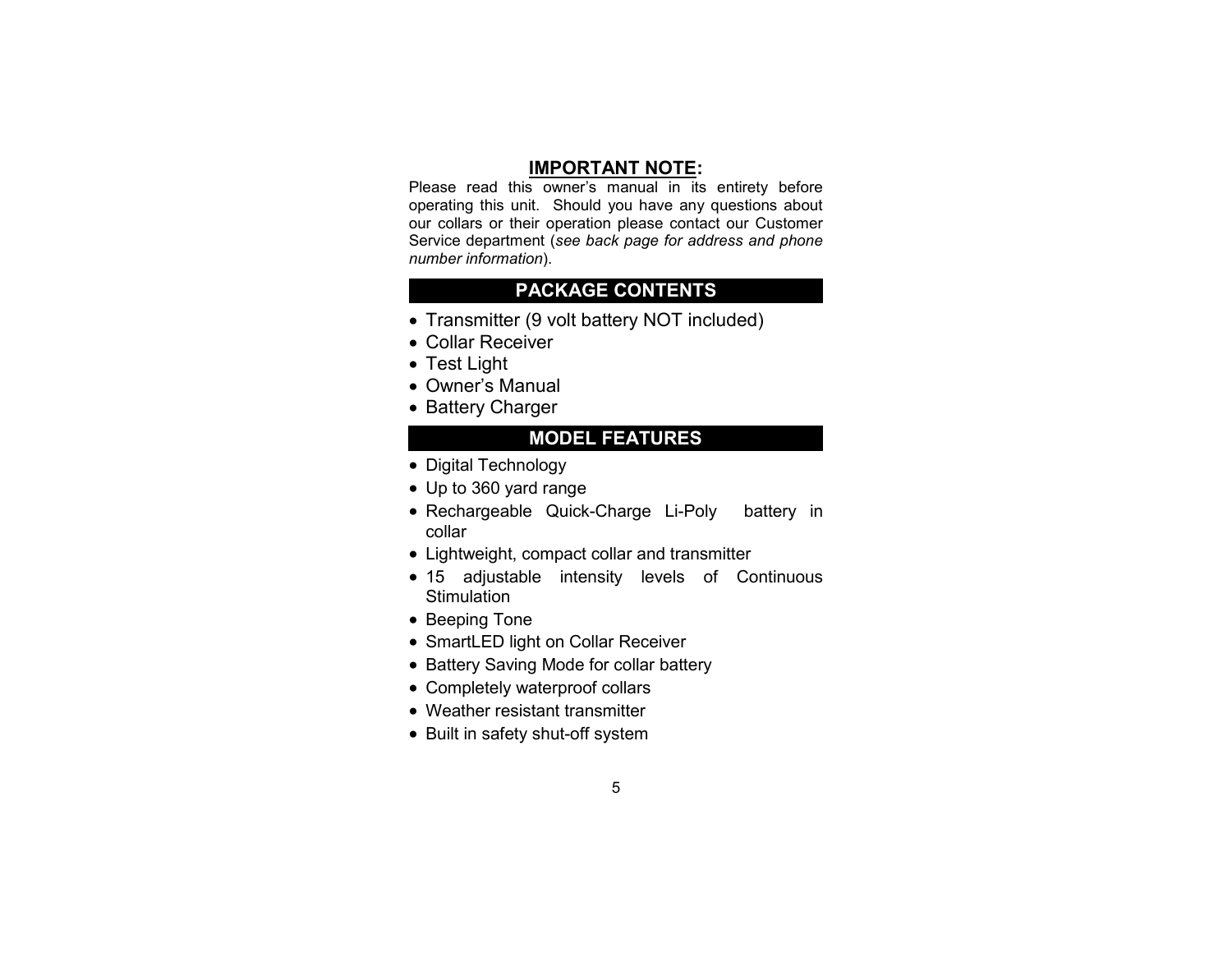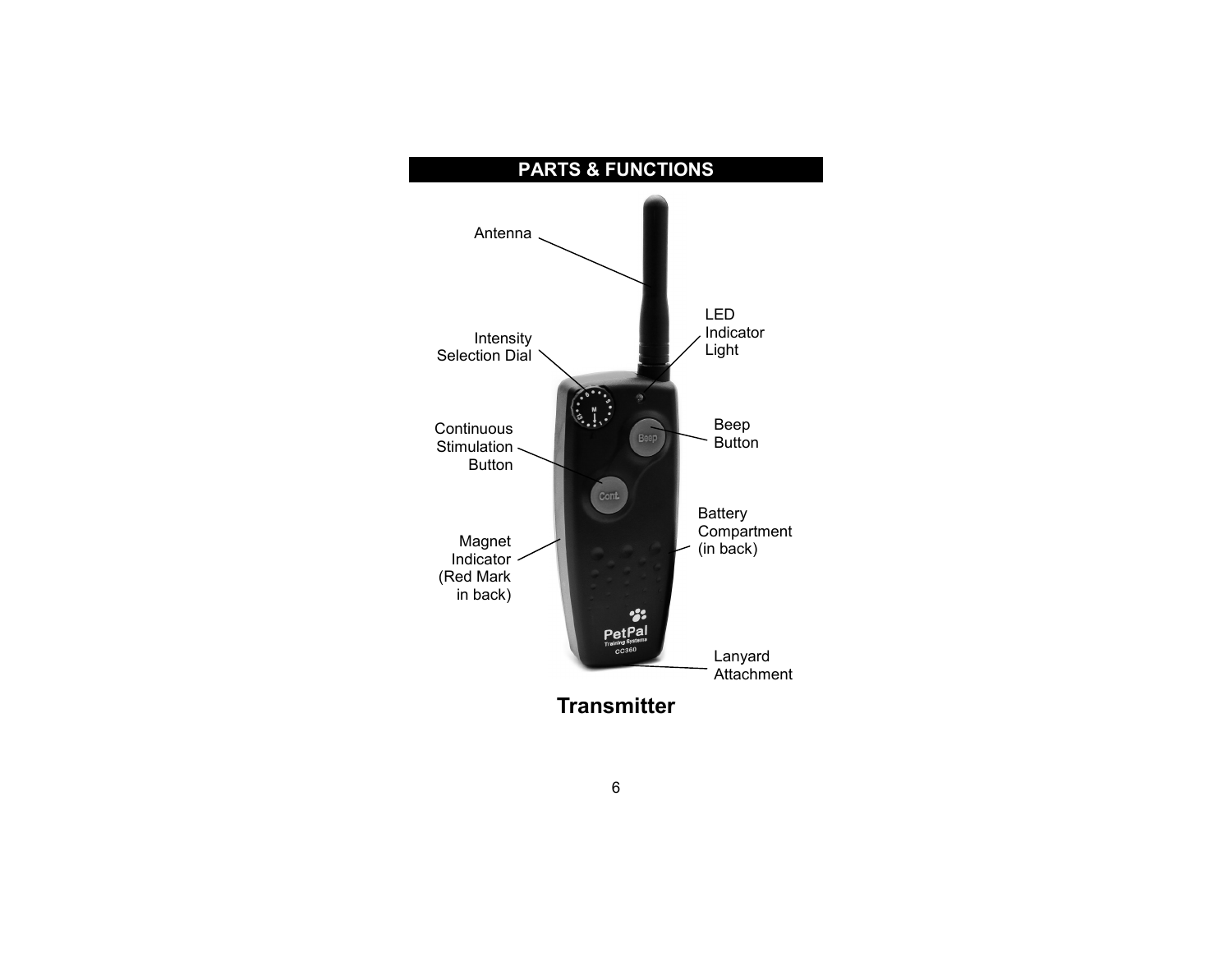# **PARTS & FUNCTIONS**

#### **Intensity Selection Dial**

The intensity selection dial allows you to choose between 15 different levels of stimulation for very precise control. On the 'M' setting, you can choose between regular and Battery Saving Mode\* (*see page 12*).

#### **Transmitter Antenna**

Be sure to check that the antenna is securely fastened to the transmitter before each use. Hand-tighten only: overtightening can cause damage to the antenna or the antenna mount.

#### **Magnet Indicator (Red Mark)**

The Magnet Indicator marks the location of the magnet in the Transmitter. The magnet is used to turn the Collar Receiver ON/OFF and for ID reprogramming.

#### **Transmitter LED Indicator Light**

When any of the buttons on the transmitter is pushed, the LED light will turn on to indicate that the transmitter is being operated. When the battery is low, the LED light will flash rapidly.

#### **Remote Training Buttons**

Pressing the "Cont." button sends a Continuous Stimulation from the Collar Receiver to your dog. Pressing the "Beep" button emits an audible beep from the Collar Receiver.

#### **\*IMPORTANT NOTE:**

In Battery Saving Mode, there may be a slight delay in the Collar Receiver's response to the Transmitter. This feature was added to prolong battery life (*see page 12*).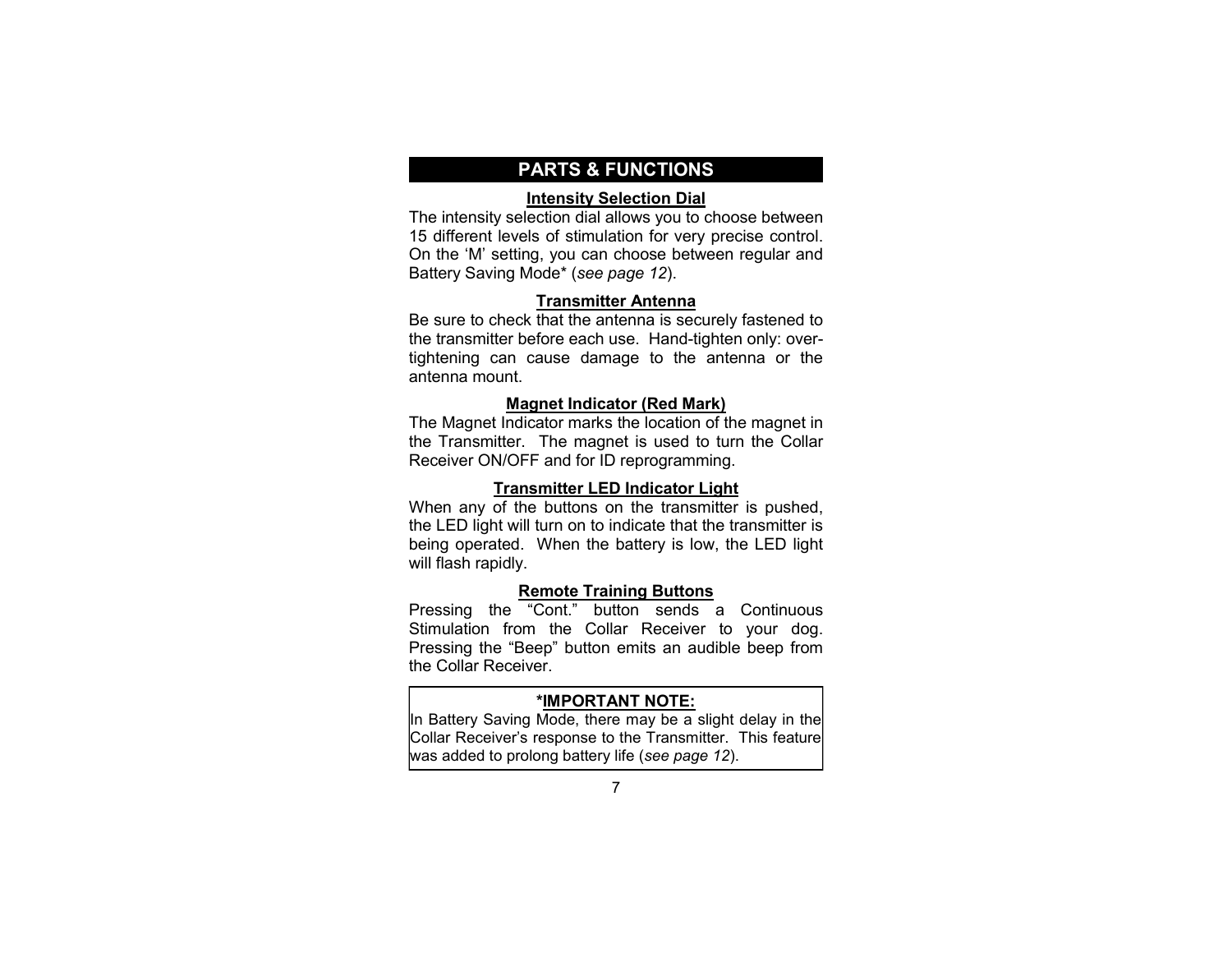

### **Collar SmartLED Indicator Light**

When the collar unit is on, the SmartLED will flash green at 51%-100% charge, and will flash red if it has 21%- 50% charge. The light will flash rapidly if it requires a recharge. The SmartLED light stays red while plugged into the charger and turns green once charging is complete.

#### **Contacts**

Contacts deliver the electrical stimulation to the dog's skin.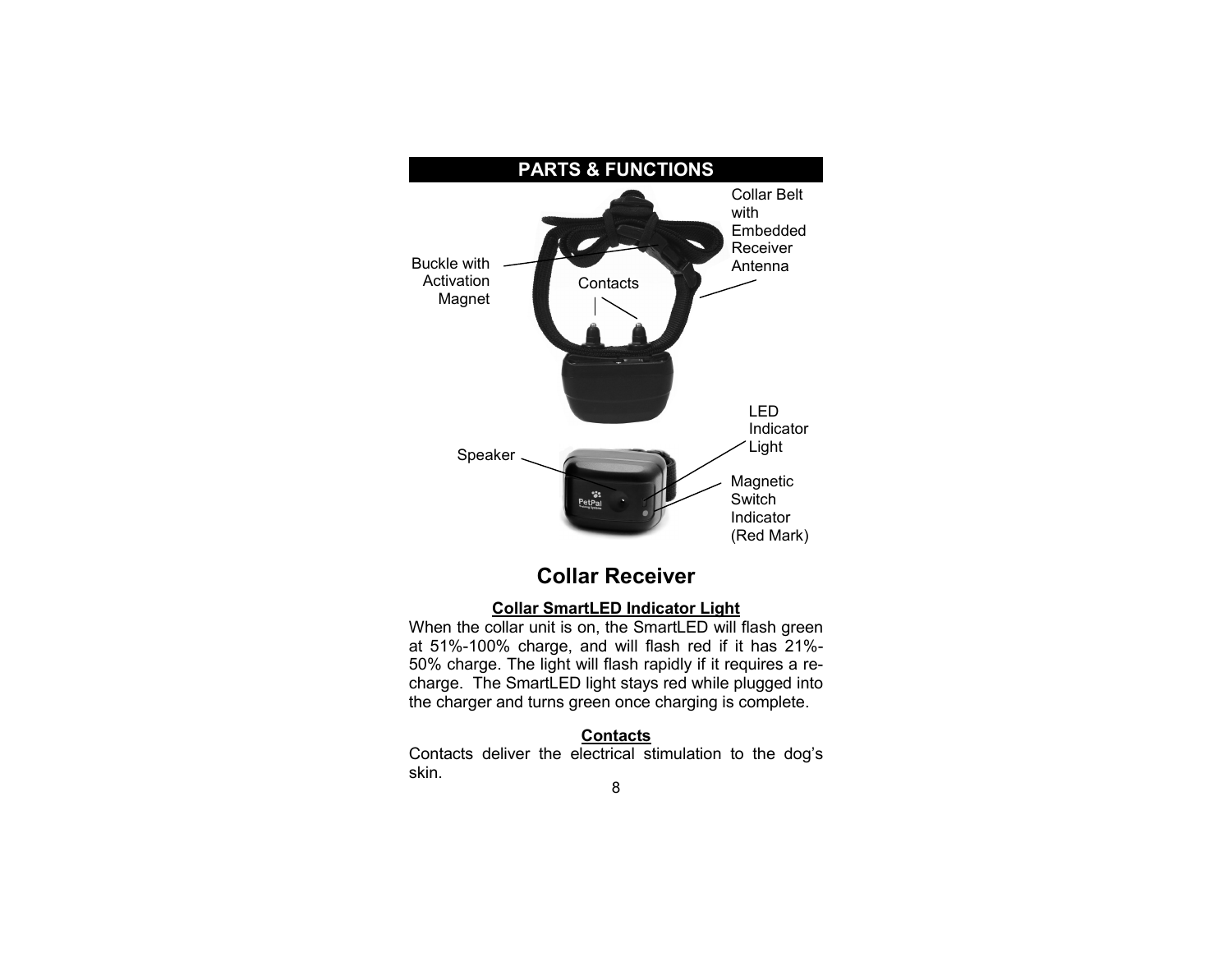# **PARTS & FUNCTIONS**

#### **Magnetic Switch Indicator (Red Mark)**

The Magnetic Switch Indicator is a red dot showing where the Magnetic Activation Switch is located. You can use the Magnetic Indicator on the Transmitter or the Activation Magnet on the Buckle to activate and deactivate your Collar Receiver (*see page 11*).

#### **Collar Receiver LED Indicator Light**

The LED light on the Collar Receiver will turn on when Magnet Indicator is held against the Magnetic Switch Indicator. When the Collar Receiver is ON, the LED light will flash once every 2 seconds in normal mode and double-flash every 2 seconds in Battery Saving Mode. You will also see flashes when applying Continuous Stimulation or Beep. When the collar battery is low and needs to be replaced, the LED will flash rapidly (about 3 times every 2 seconds) while the Collar Receiver is ON.

#### **Speaker**

Emits an audible beep when "Beep" button is pushed.

#### **Collar Belt with Embedded Receiver Antenna**

The Collar Belt is adjustable to fit a wide range of neck sizes (*see page 15*). The embedded collar antenna is woven into the Collar Belt, and it is about 4 inches long. You should be able to feel the embedded antenna on the nylon belt.

#### **WARNING**

Do not cut the part of the Collar Belt that has the embedded antenna. Doing so will damage the antenna and may result in severely decreased Collar Receiver range.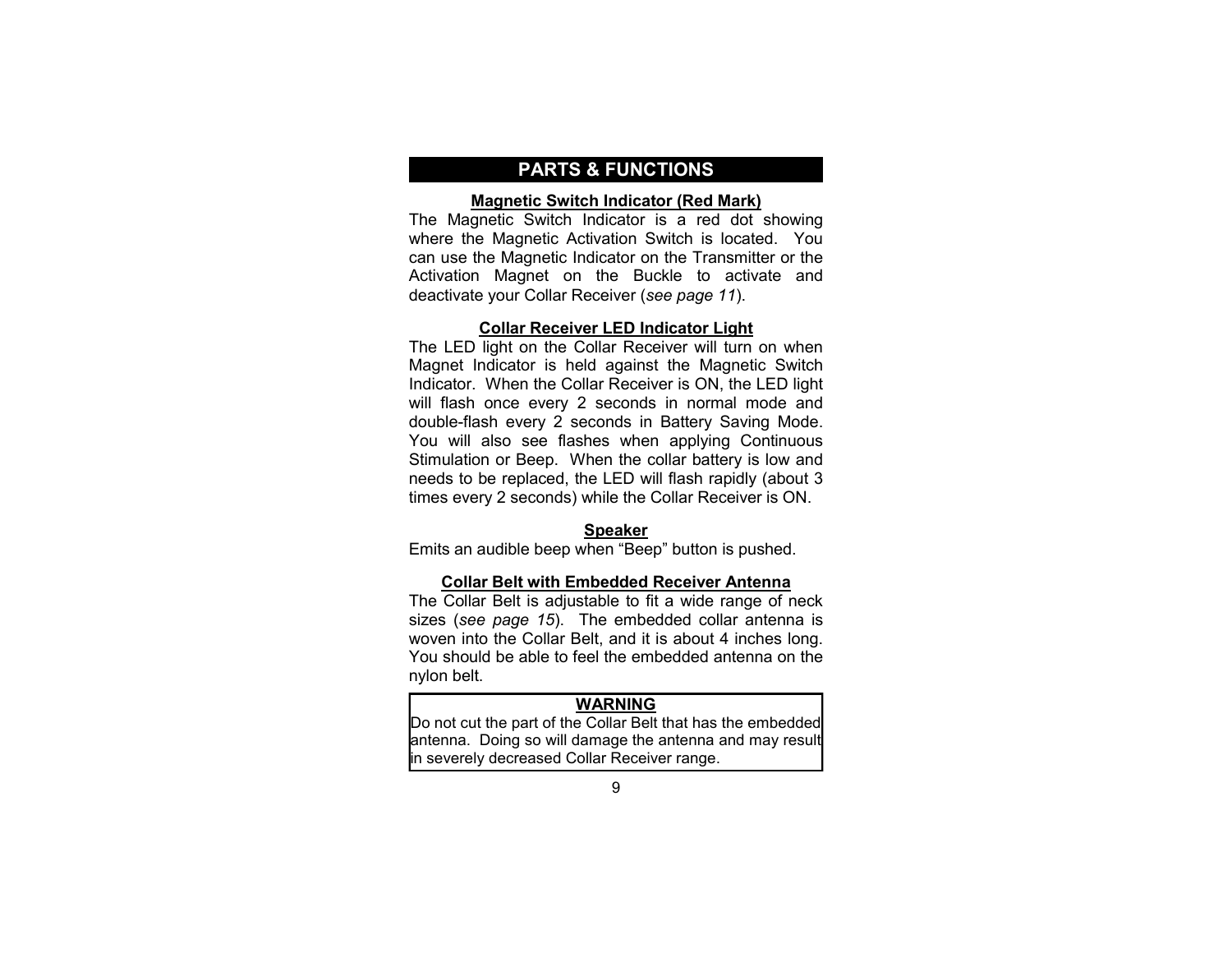# **INSTALLING/CHARGING BATTERIES**

#### **Transmitter Battery**

- 1. Open Battery Cap on back of Transmitter.
- 2. Install new 9V battery with '-' terminal on left and '+' terminal on right.



3. Slide the Battery Compartment cover back into place until it clicks.

# **Battery Charging Procedure**

- 1. Make sure the unit is off.
- 2.Plug the charger into a standard electrical outlet and connect charger into collar unit. The SmartLED should light solid *red* while charging.\*
- 3. Charging is complete when the SmartLED turns *green* (may take up to 5 hours).
- 4.As soon as charging is complete, disconnect the battery charging cable from the receptacle, securely replace the rubber receptacle cover, and test unit.

# *WARNING: DO NOT CHARGE WHILE UNIT IS WET!*

# **SmartLED**

#### **When the Collar Unit is Charging:**

- The SmartLED lights *red* while the battery is charging, and *green* when charging is complete.
- The SmartLED has a long *red* blink once every other second when there is a charging error.\*

# **When the Collar Unit is ON:**

- *Green* LED: 51-100%. Charge.
- *Red* LED: 21% 50% Charge.
- Quick Flashing Red LED every second: Low Battery.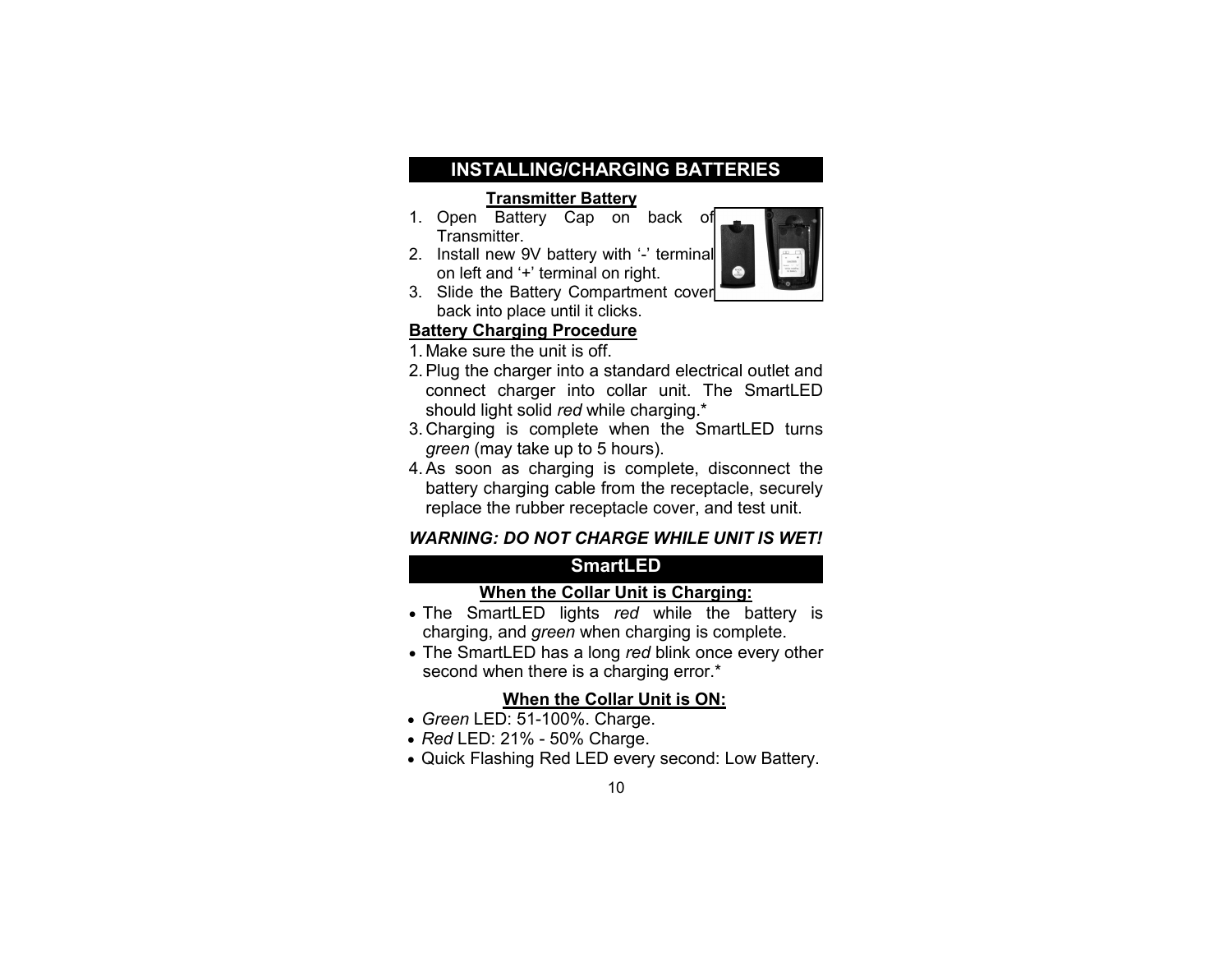# **TURNING THE UNIT ON AND OFF**

# **NOTE**

The Transmitter is always in a permanent sleep state. It is only ON when a button is being pressed, and it does not need to be turned OFF by the user.

# **Turning the Collar Receiver ON**

- 1. Hold the Magnet Indicator (Red Mark) on the back of the Transmitter directly on the Magnet Switch Indicator (Red Mark) on the side of the Collar Receiver.
- 2. The red LED light (next to the Red Mark) will light up solid for about 1 second and then will begin to flash.
- 3. Remove the Transmitter away from the Collar Receiver as soon as the LED light starts flashing.
- 4. The Collar Receiver is now ON and the red LED light should be flashing.

# **Turning the Collar Receiver OFF**

- 1. Repeat steps 1-3 above.
- 2. The Collar Receiver is now OFF and the red LED light should no longer be flashing.

# **NOTE**

The Activation Magnet on the collar belt buckle can also be used to turn the Collar Receiver ON/ OFF.

# **NOTE**

Rechargeable batteries typically last about 1-3 years on average depending on use and care. Keep batteries away from flammable substances. See *page 17* for more information on battery maintenance.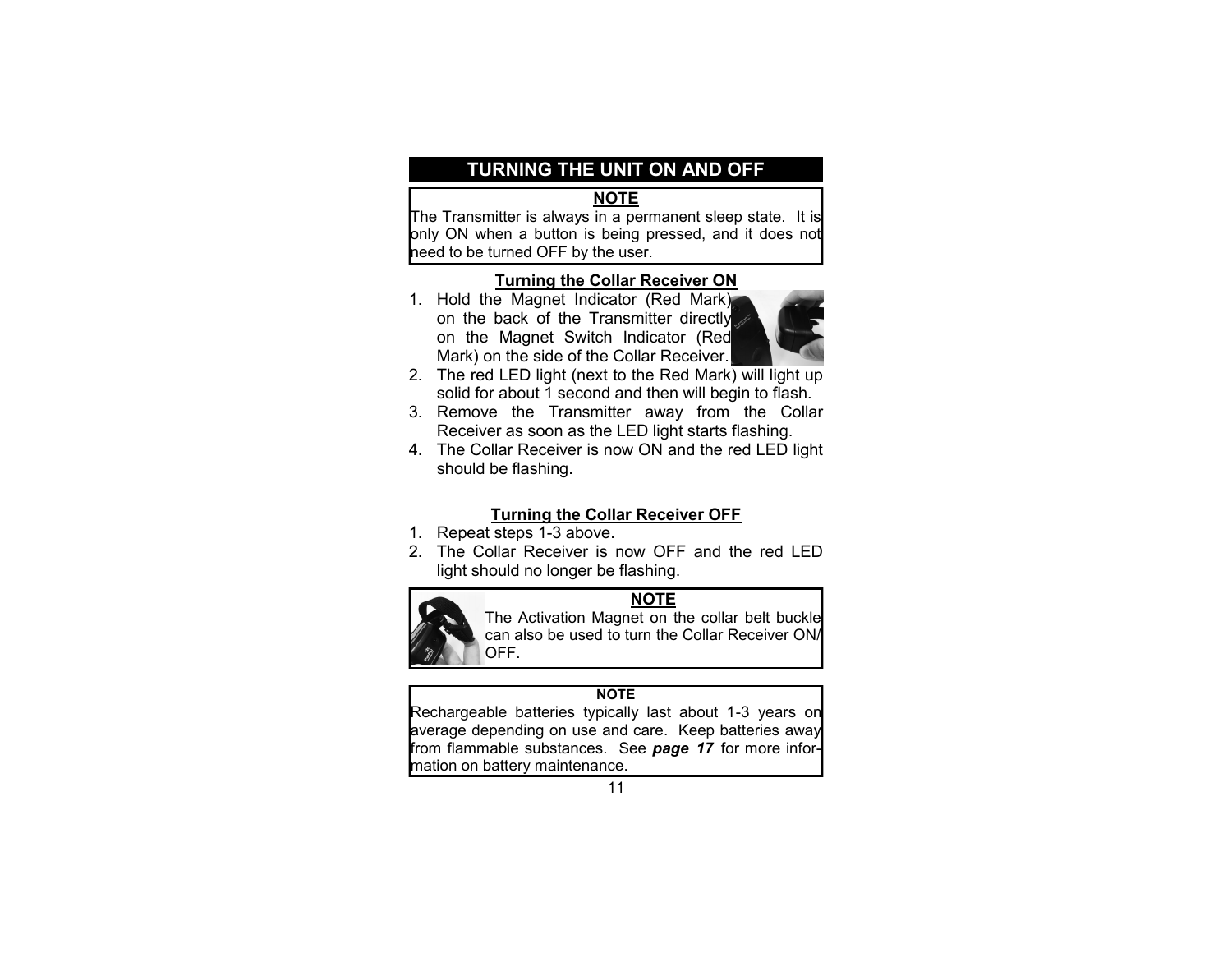# **BATTERY SAVING MODE**

The Battery Saving Mode will reduce battery consumption in the Collar Receiver and increase battery life. In the Battery Saving Mode, the Collar Receiver battery can last up to approximately 30% longer.\*

\*These figures are estimates and vary depending on numerous factors such as number and length of beeps/stimulations, intensity level setting, distance, weather, storage, battery brand and age, etc.

#### **Switching from Regular to Battery Saving Mode:**

- 1. Turn ON the Collar Receiver.
- 2. Select 'M' on the Intensity Dial.
- 3. Press the 'Beep' button to activate the Battery Saving Mode. The LED Light on the Collar Receiver will start to double-flash.



- 4. Press the 'Cont.' button to go back to regular mode. The LED Light on the Collar Receiver will now have a single flash.
- 5. After you have selected the desired mode, return the Intensity Dial to your normal setting (*see page 16*).

#### **IMPORTANT NOTE:**

In the Battery Saving Mode, there may be a slight 0.5 to 1 second delay in the Collar Receiver's response to the Transmitter. Pressing and releasing the button too quickly in the Battery Saving Mode may not result in the desired correction from the Collar Receiver. You may need to press and hold the 'Beep' or 'Cont.' button and watch your dog for a reaction before you release the button. For a more instantaneous response, use your collar system in the regular battery mode.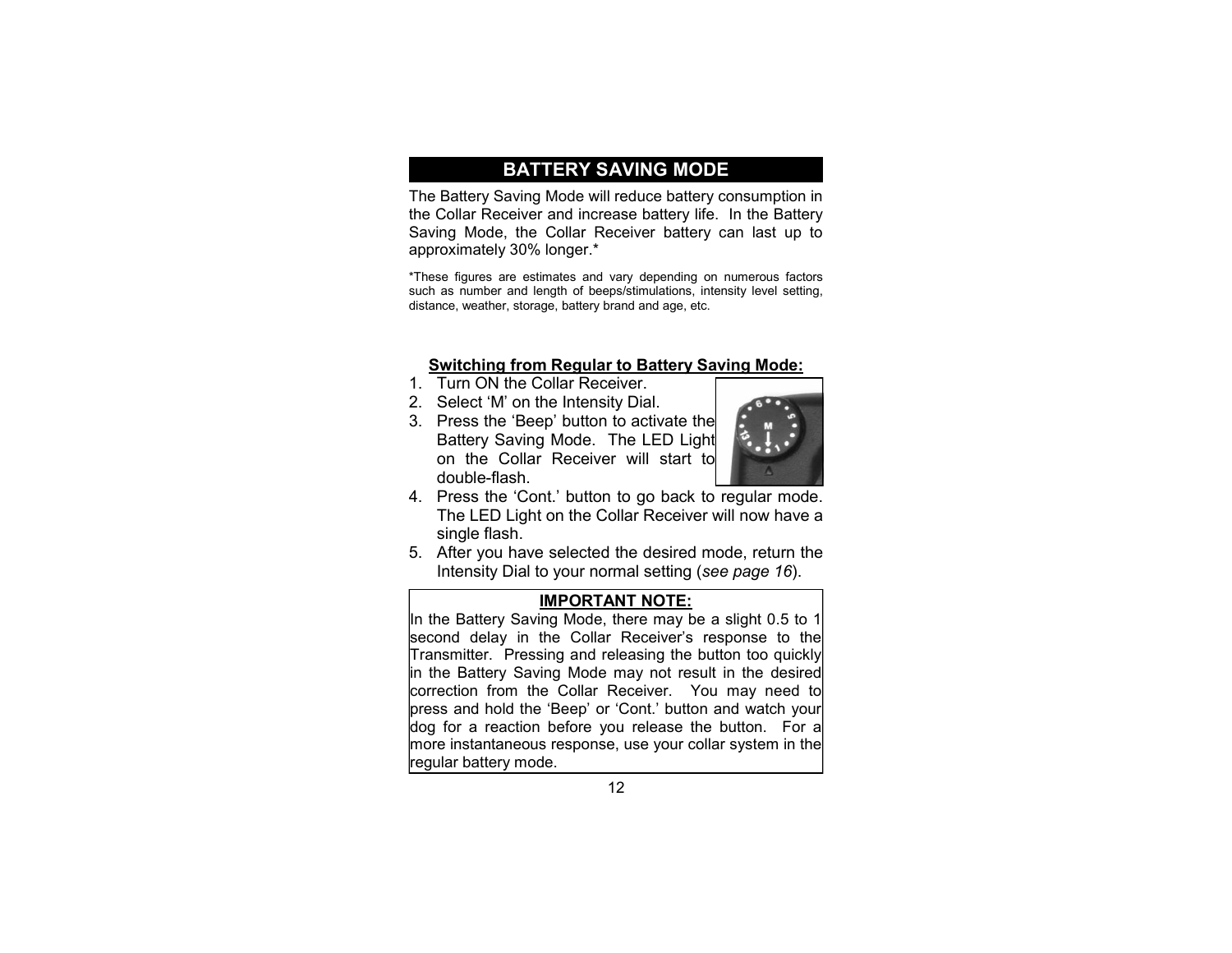# **TESTING**

**NOTE:** Turn the Collar Receiver ON for Testing

#### **To Test the Electronic Stimulation:**

- 1. Place the tester firmly on the contacts of the Collar Receiver.
- 2. Set the intensity (note an intensity level setting of 4 or less might not be enough to light the tester).
- 3. Push the 'Cont.' button.
- 4. The tester light will light repeatedly when the Continuous Stimulation button is pushed (the test light will be brighter at higher intensity levels).

## **To Test the Beep:**

- 1. Press the 'Beep' button.
- 2. An audible beep will be emitted any time the button is pressed.

**NOTE:** If the Collar Receiver is not responding to any signals from the Transmitter, the Collar Receiver may need to be reprogrammed to the Transmitter (see *page 14*).

**\****Charging Error* - If the SmartLED has a long blink every other second while charging, the rechargeable battery pack will need to be replaced. Contact D.T. Systems if the problem persists after a few charging sessions.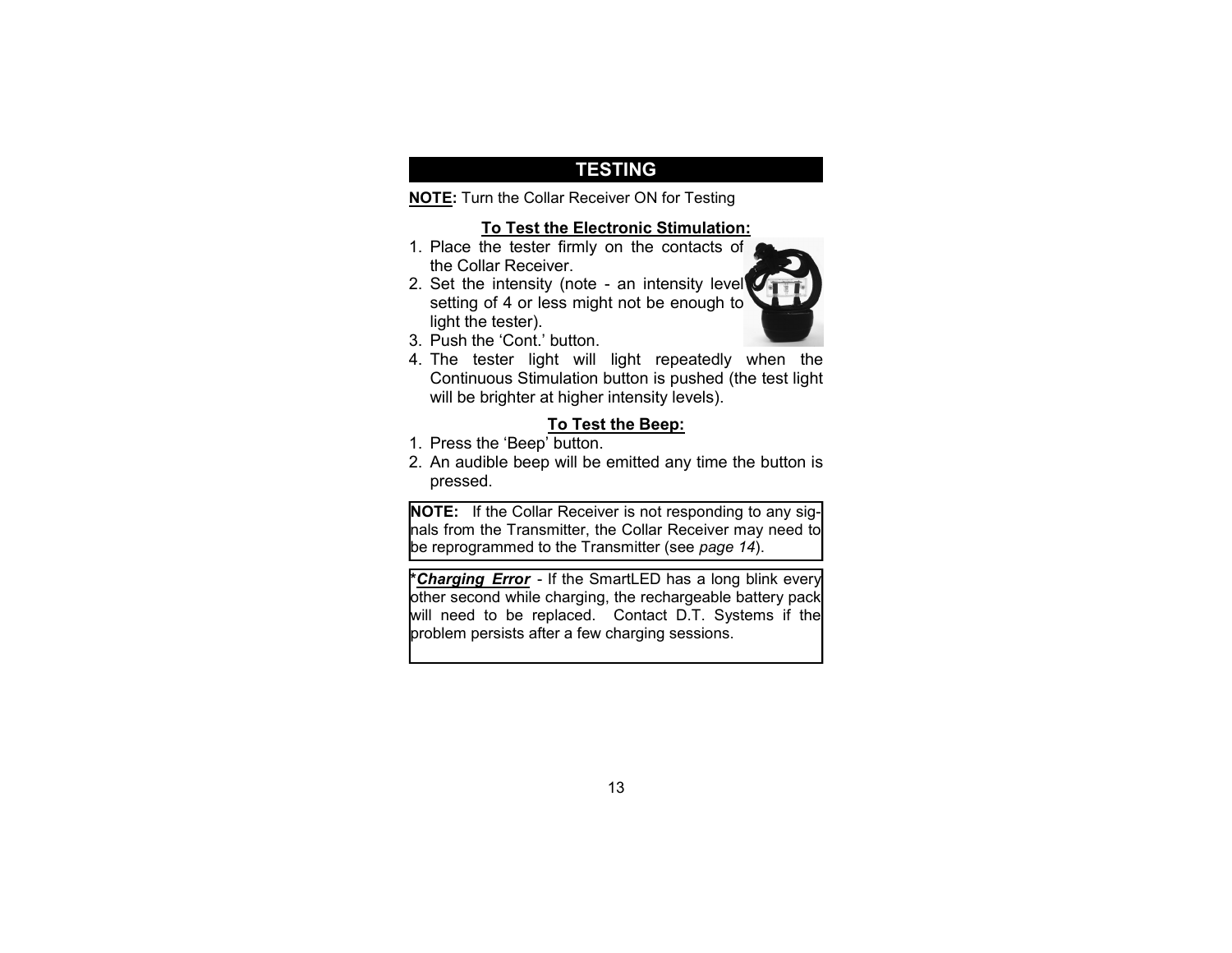# **REPROGRAMMING**

**If your current Collar Receiver is not responding to the Transmitter, it may need to be reprogrammed to the Transmitter.**

1. Hold the Magnet Indicator (Red Mark) on the Transmitter directly against the Magnetic Switch Indicator (Red Mark) on the side of the Collar Receiver.

2. The LED Light inside the Collar Receiver will light up solid for about 1 second followed by 6 flashes. You must keep the Transmitter next to the Collar Receiver during this time.

3. Continue to hold the Transmitter against the Collar Receiver until the LED Light stays on solid. The Collar Receiver is now in the *Code Running Mode* (the LED light will stay lit for approximately 8 seconds while it is in this mode).

4. Remove the Transmitter from the Collar Receiver and press the 'Cont.' and 'Beep' buttons simultaneously while it is in the *Code Running Mode*.

5. When the LED light blinks 3 times, the Collar ID is now programmed and the Collar Receiver is now ON.

**NOTE – Do not remove the Red Mark on the Transmitter from the Red Mark on the Collar Receiver until after the LED light stops flashing and stays on solid or the Collar Receiver will not go into the** *Code Running Mode***. You must press the 'Cont.' and 'Beep' buttons simultaneously while the LED light is lit solid.**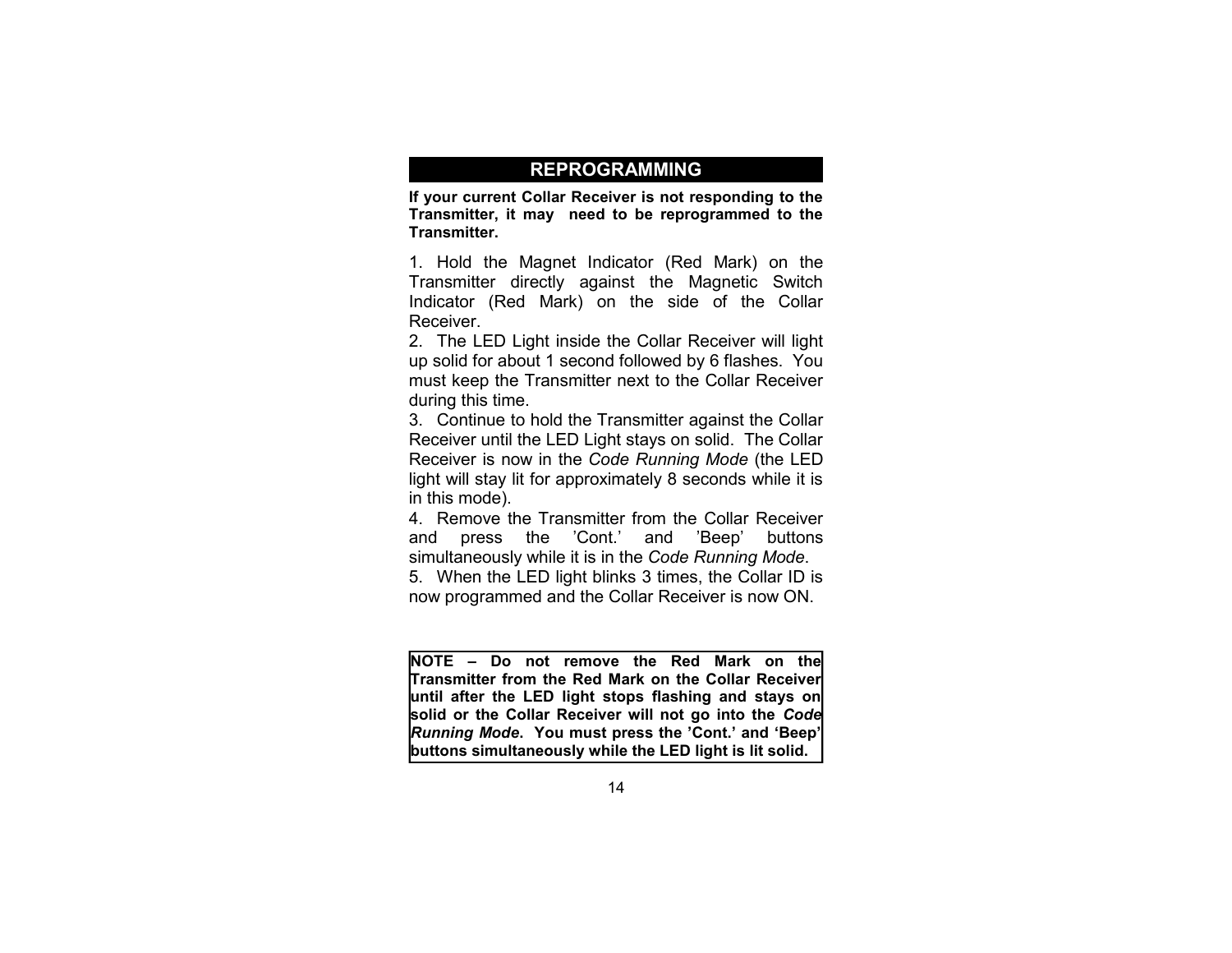# **PROPERLY FITTING THE COLLAR**

**NOTE:** Proper collar tightness and position are very important to ensure safe and consistent collar use.

All electronic collars need to be very snug around the dog's neck to work properly. They must be just tight enough to allow the "contacts" or electrodes to make good contact



on your dog's skin. If the collar is too loose, the stimulation may not work properly because good/ consistent skin contact is not being achieved. This can directly affect the performance of the collar unit and whether or not the dog will receive the stimulation. Always check for good contact to the skin if it appears that your dog is not responding to the stimulation. Also, a loose collar can also result in skin irritations from the contacts moving or rubbing too much against your dog's neck while they are running or training. A proper fit will help prevent this from occurring.

- Place the collar unit high (closer to your dog's head) and tight on your dog's neck with the collar receiver box centered below the chin. Placing it at the wider base of the neck can let it travel up to the narrower part of the neck while your dog is moving, loosening as it goes.
- The collar should be tight enough to fit two fingers between the collar belt and your dog's neck, but not tight enough to restrict your dog's breathing.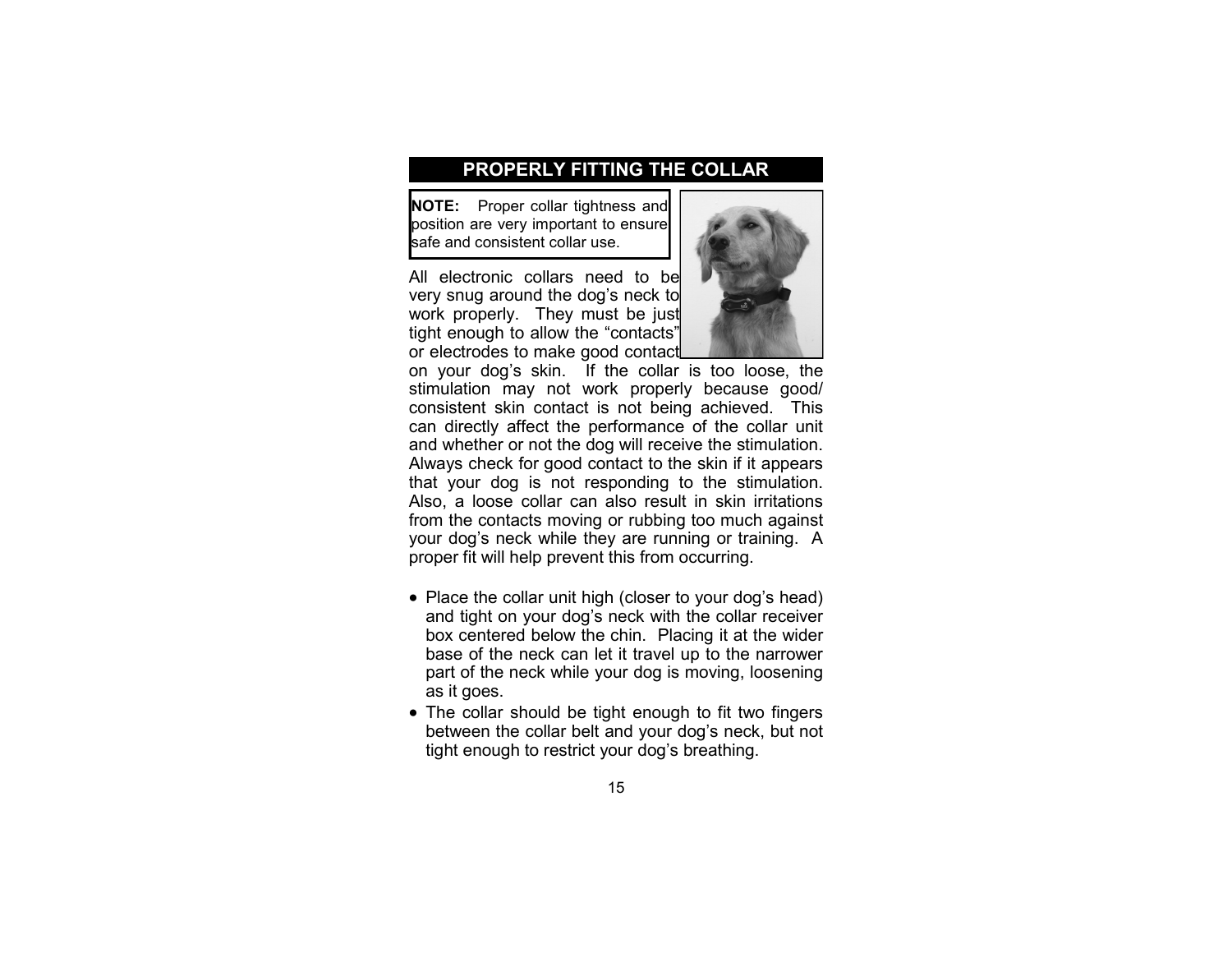# **SETTING THE INTENSITY LEVEL**

It is very important to set the correct intensity level on your PA 300 Training System before beginning your training sessions to provide the proper level of stimulation without over-stimulating your dog.

- 1. Place the Intensity Selection dial so that the system is set on Level 1.
- 2. Turn on the Collar Receiver and then fit it properly around your dog's neck.
- 3. Press the 'Cont.' button and check for a reaction. Indications of your dog feeling the stimulation include outward signs of discomfort or confusion on it's face, ears perking up, changes in tail movements, etc.
- 4. If there are no signs of your dog feeling the stimulation, increase the Intensity Level in increments of one until your dog reacts to the stimulation.
- 5. At this point, increase the Intensity Level by one or two. This should be your dog's ideal training level.

| <b>NOTE</b>                                              |
|----------------------------------------------------------|
| Some dogs may require more or less stimulation depending |
| upon their individual temperament and/or size.           |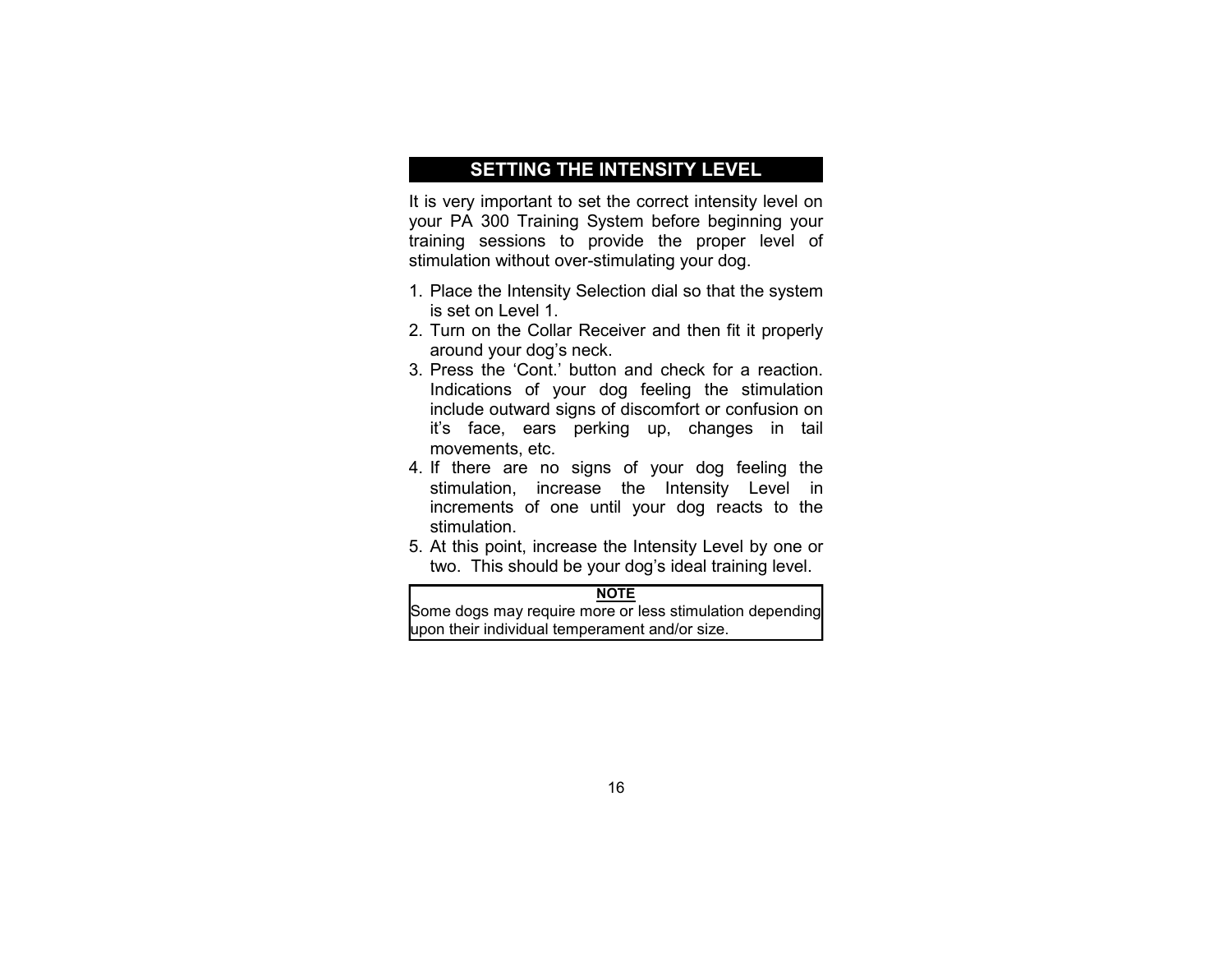# **MAINTENANCE**

It is very important to periodically clean your **PetPal CC360** system for maximum performance. Regular cleaning will also lengthen the life of your unit.

- Clean the **PetPal CC360** collar box with lukewarm water and a mild anti-bacterial soap.
- Take care to thoroughly clean the space between the Contacts and the Collar Belt.
- The belt and buckle should be cleaned with water and a mild soap and then allowed to dry completely.
- Always allow the entire unit to completely dry before using.

#### **NOTE**

It is recommended that the collar unit be rinsed with fresh, clean water after use in wet conditions, especially in salt water.

To get the maximum performance and life out of your batteries:

- Do not store your unit in extremely hot or cold conditions.
- Store your unit in a dry environment.
- Remove the batteries when storing your unit for extended periods of time.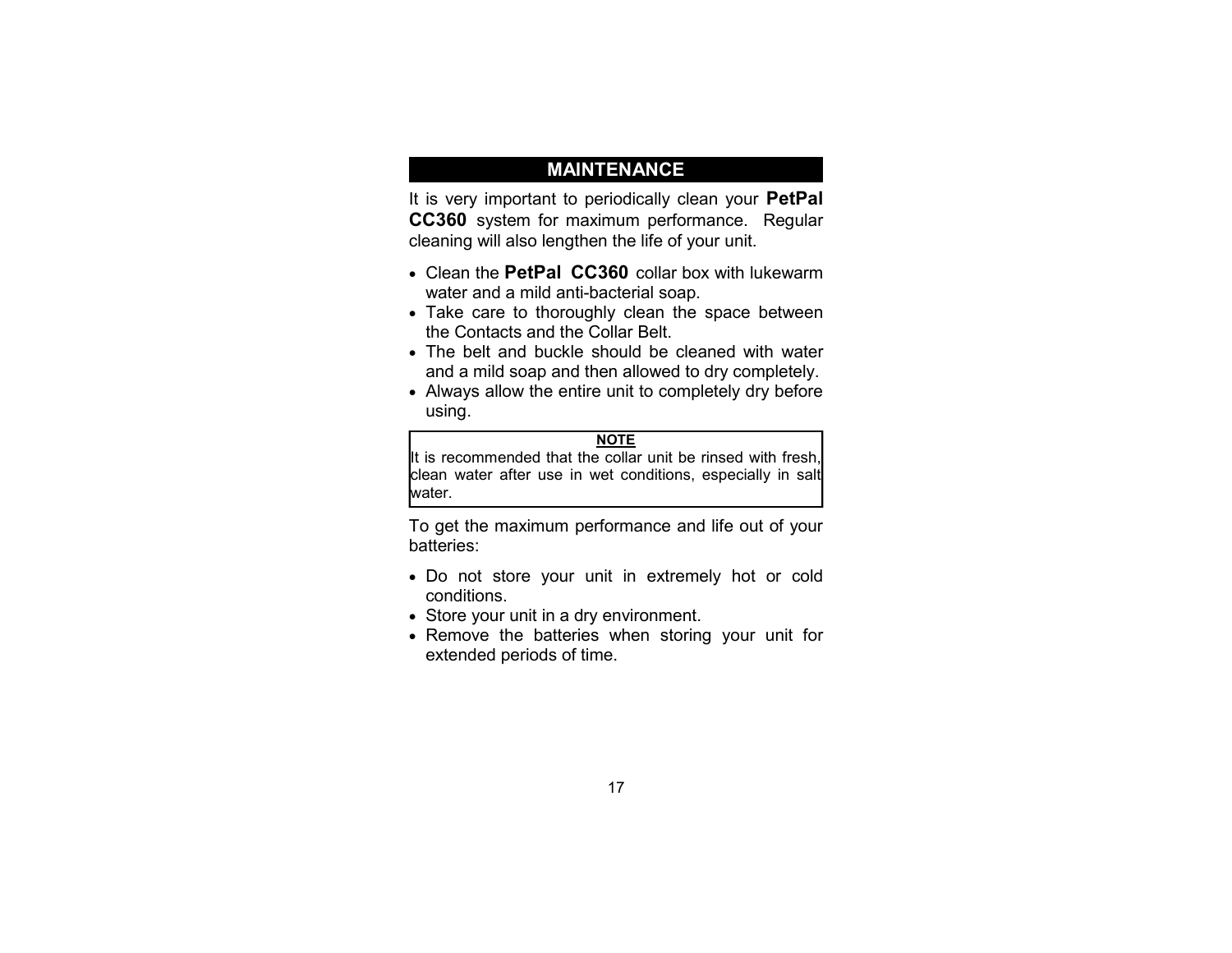# **IMPORTANT SAFETY NOTES**

- Before training, your dog should be examined by a veterinarian to assure that your dog is in good health.
- **Never leave your dog unattended with the unit on.** Since no electronic device is perfect, there is a very slight possibility that your dog may receive an unintentional electric stimulation.
- Your **CC360** training collar is a very valuable tool if used correctly. It is extremely important that you completely understand all the functions of the collar and how to properly train with it before placing it on your dog.
- The contacts (electrodes) on this collar are made with high grade stainless steel to help prevent any chemical or allergic reactions with your dog's skin.
- **To prevent neck irritations, the collar should never be worn for more than 12 hours a day.**  Changing the collar location on the dog's neck daily will also help prevent irritations. It is important to keep the collar clean. Clean the electrodes regularly with a mild anti-bacterial soap.
- If an irritation is found, carefully wash the dog's neck with soap and water and then wipe the area with Hydrogen peroxide. Dry thoroughly and apply an antibiotic ointment.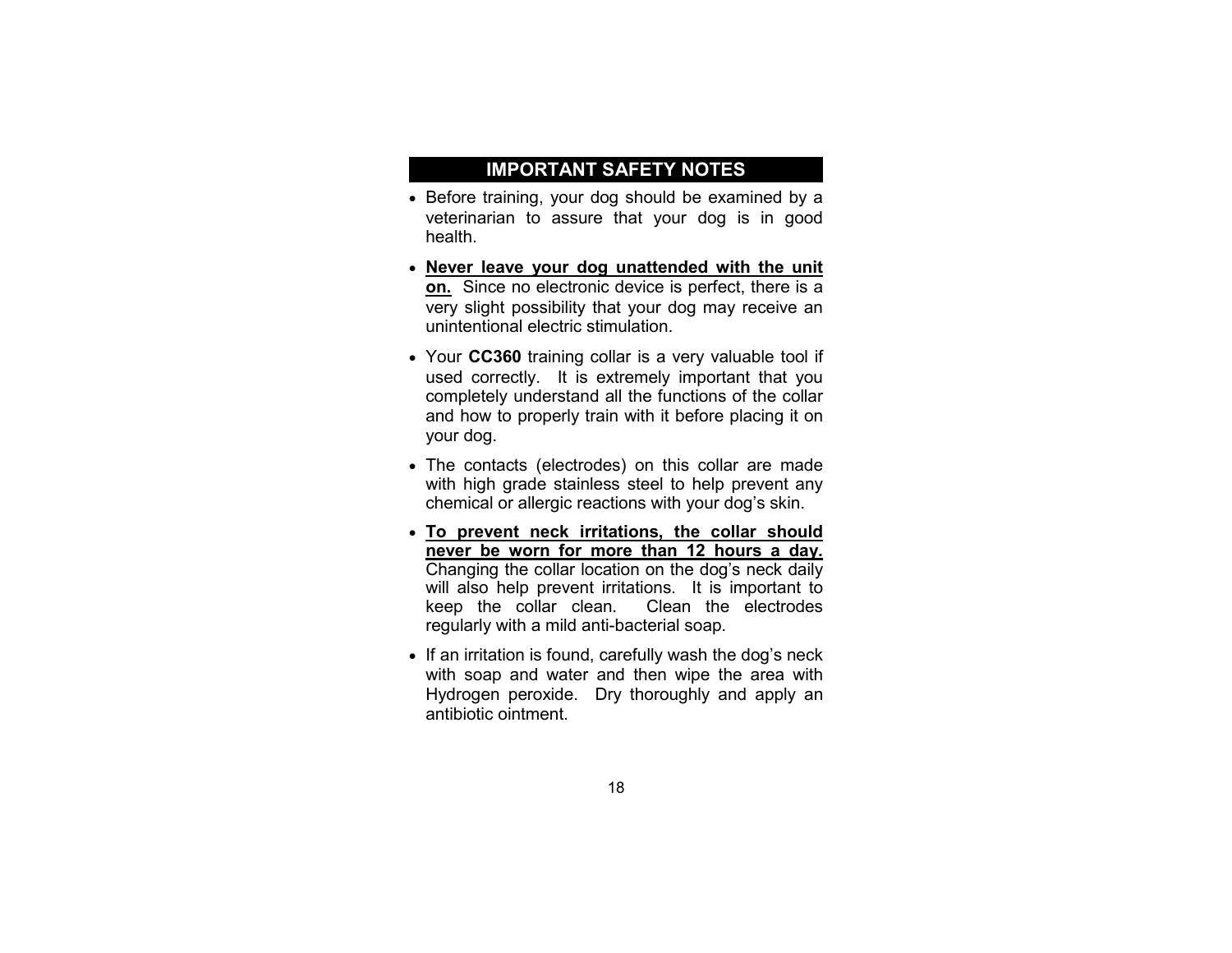## **WARRANTY**

All **CC360** systems have a one year parts and labor warranty effective from the original date of purchase. A copy of the original sales receipt is required to validate the date of purchase. The **CC360** has been made with State of the Art equipment. Any fine adjustment should be performed only by PetPal Training Systems technicians.

#### **NOTE**

Warranty covers manufacturer's defects only. It does not cover damage caused by misuse or abuse.

# **FCC & IC COMPLIANCE**

Your **PetPal PA 300 Trainer** has been manufactured under complete compliance with Part 15 of the Federal Communication Commission (FCC) rules and Industry Canada (IC) Standard RSS-310. The complex internal structure of each product has been designed to operate within specific regulations of FCC specifications. Any changes or modifications not expressly approved by the manufacturer is a violation of these specifications and could void the user's authority to operate the equipment.

*This device complies with Part 15 of the FCC rules subject to the following two conditions: 1. This device may not cause harmful interference*

2. *This device must accept all interference received, including interference that may cause undesired operation.*

*Note: This equipment has been tested and found to comply with the limits for a Class B digital device, pursuant to part 15 of the FCC Rules. These limits are designed to provide reasonable protection against harmful interference in a residential installation. This equipment generates, uses and can radiate radio frequency energy and, if not installed and used in accordance with the instructions, may cause harmful interference to radio communications. However, there is no guarantee that interference will not occur in a particular installation. If this equipment does cause harmful interference to radio or television reception, which can be determined by turning the equipment off and on, the user is encouraged to try to correct the interference by one or more of the following measures:*

*- Reorient or relocate the receiving antenna.*

*- Increase the separation between the equipment and receiver.*

*- Connect the equipment into an outlet on a circuit different from that to which the receiver is connected.*

*- Consult the dealer or an experienced radio/TV technician for help.* 

*This Category II radiocommunication device complies with Industry Canada Standard RSS-310. 26.96-27.28.10mv.*

*Ce dispositif de radiocommunication de catégorie II respecte la norme CNR-310 d'Industrie Canada.*